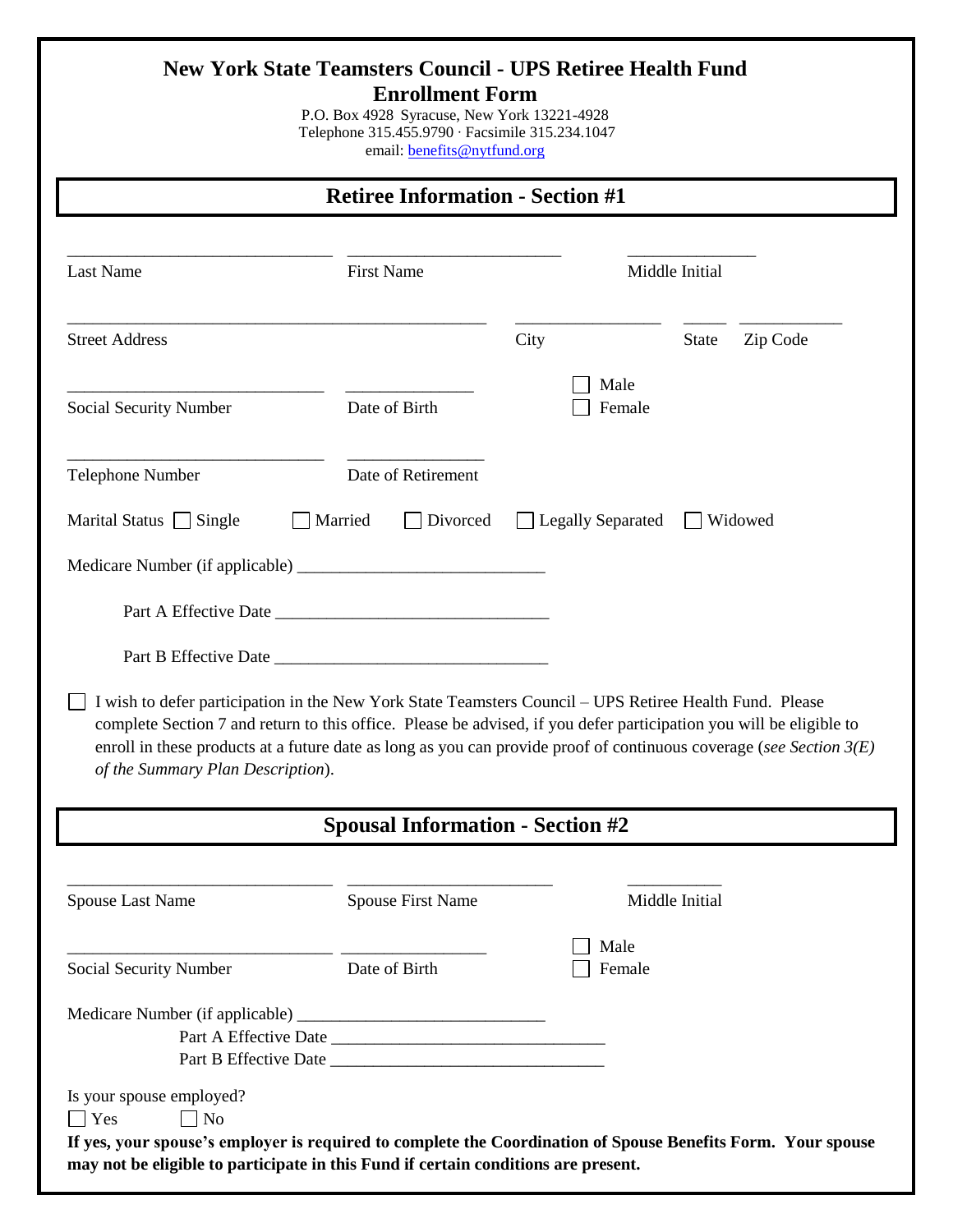| <b>Coverage Selection - Section #3</b>                                                                                                                                                                                                                                                                                                                                            |                                                                                                                                                                                                                                                                   |  |  |  |
|-----------------------------------------------------------------------------------------------------------------------------------------------------------------------------------------------------------------------------------------------------------------------------------------------------------------------------------------------------------------------------------|-------------------------------------------------------------------------------------------------------------------------------------------------------------------------------------------------------------------------------------------------------------------|--|--|--|
| Individual<br>(Select one):                                                                                                                                                                                                                                                                                                                                                       | Family                                                                                                                                                                                                                                                            |  |  |  |
| <b>Other Coverage Information – Section #4</b>                                                                                                                                                                                                                                                                                                                                    |                                                                                                                                                                                                                                                                   |  |  |  |
| Will you, your spouse or any dependent be enrolled in any health, prescription or dental coverage after enrollment<br>becomes effective in this Fund?                                                                                                                                                                                                                             |                                                                                                                                                                                                                                                                   |  |  |  |
| $Yes \Box No$<br>Health:                                                                                                                                                                                                                                                                                                                                                          |                                                                                                                                                                                                                                                                   |  |  |  |
| Who will the health plan cover? $\Box$ self                                                                                                                                                                                                                                                                                                                                       | spouse<br>dependents                                                                                                                                                                                                                                              |  |  |  |
| Other Insurance:<br>Carrier Name:<br>Policy ID Number:                                                                                                                                                                                                                                                                                                                            |                                                                                                                                                                                                                                                                   |  |  |  |
| <b>Prescription:</b> $\Box$ Yes $\Box$ No                                                                                                                                                                                                                                                                                                                                         |                                                                                                                                                                                                                                                                   |  |  |  |
| Who will the health plan cover? $\Box$ self                                                                                                                                                                                                                                                                                                                                       | dependents<br>spouse                                                                                                                                                                                                                                              |  |  |  |
| Other Insurance:<br><b>Carrier Name:</b><br>Name of Policyholder:<br>Policy ID Number:                                                                                                                                                                                                                                                                                            | <u> 1989 - Johann Harry Harry Harry Harry Harry Harry Harry Harry Harry Harry Harry Harry Harry Harry Harry Harry</u><br><u> 1989 - Johann Harry Harry Harry Harry Harry Harry Harry Harry Harry Harry Harry Harry Harry Harry Harry Harry</u><br>Effective Date: |  |  |  |
| $Yes \Box No$<br>Dental:                                                                                                                                                                                                                                                                                                                                                          |                                                                                                                                                                                                                                                                   |  |  |  |
| Who will the dental plan cover? $\Box$ self                                                                                                                                                                                                                                                                                                                                       | dependents<br>spouse                                                                                                                                                                                                                                              |  |  |  |
| Other Insurance:<br><b>Carrier Name:</b><br>Name of Policyholder:<br>Policy ID Number:                                                                                                                                                                                                                                                                                            | Effective Date: ______________                                                                                                                                                                                                                                    |  |  |  |
| You <b>MUST</b> attach a copy of ALL insurance card(s) (FRONT and BACK); this would include identification cards for<br>Medical, Prescription and Dental as appropriate.                                                                                                                                                                                                          |                                                                                                                                                                                                                                                                   |  |  |  |
| <b>Dependent Information – Section #5</b>                                                                                                                                                                                                                                                                                                                                         |                                                                                                                                                                                                                                                                   |  |  |  |
| Dependent Last Name                                                                                                                                                                                                                                                                                                                                                               | Dependent First Name<br>Middle Initial                                                                                                                                                                                                                            |  |  |  |
| Social Security Number                                                                                                                                                                                                                                                                                                                                                            | Male<br>Date of Birth<br>Female                                                                                                                                                                                                                                   |  |  |  |
| Is your Dependent handicapped or disabled?<br>No<br>Yes  <br>Is Dependent Married?<br>Yes  <br>No<br>If Dependent is between ages 19 - 25, are they a full time student*?<br>$Yes \Box No$<br>*If yes, please have the College/University complete the Request for Academic Certification form. Your<br>Dependent will not be eligible until the certification has been received. |                                                                                                                                                                                                                                                                   |  |  |  |